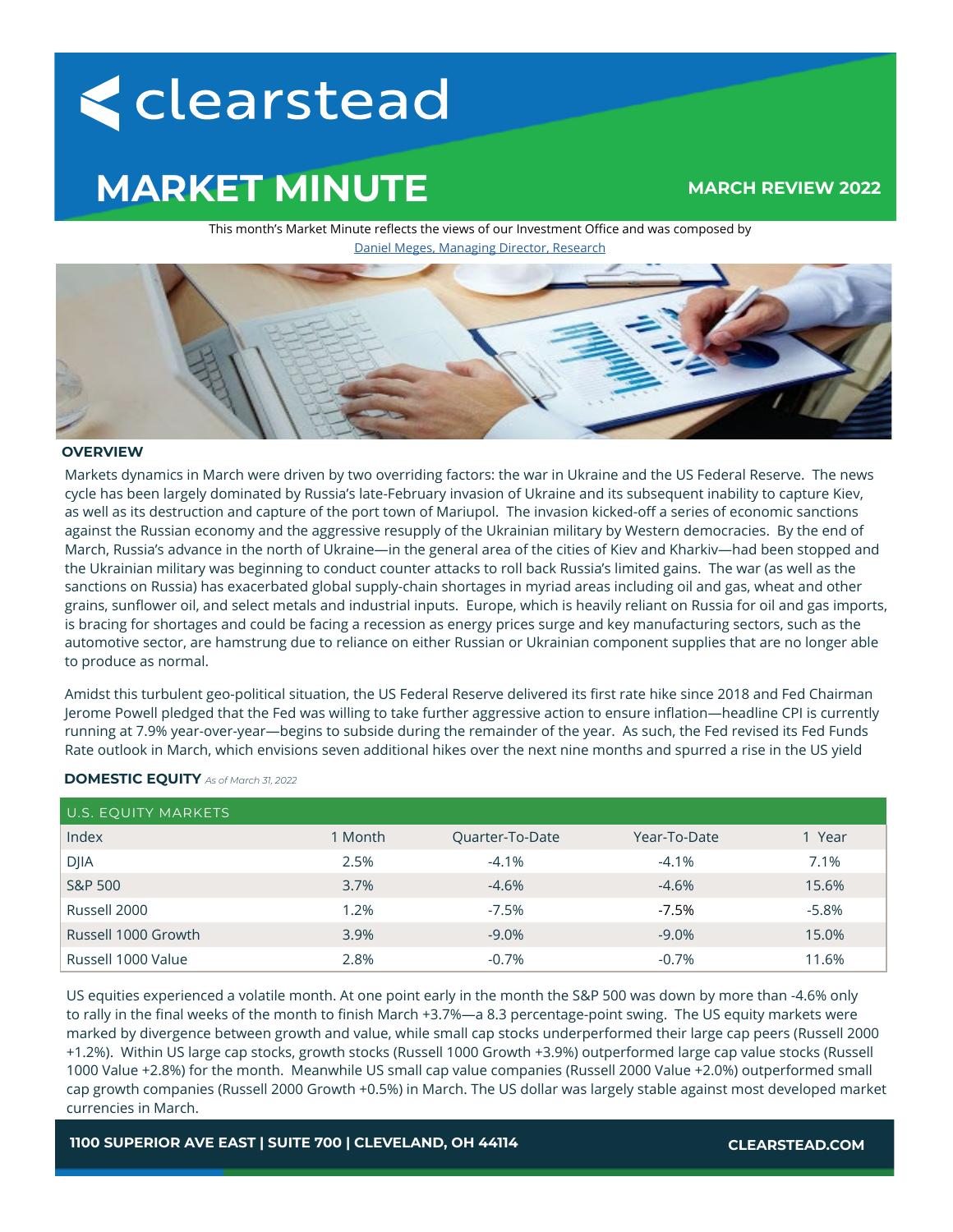## **INTERNATIONAL EQUITY** *As of March 31 2022*

| <b>INTERNATIONAL EQUITY MARKETS</b> |         |                |              |          |
|-------------------------------------|---------|----------------|--------------|----------|
| Index                               | 1 Month | Quater-To-Date | Year-To-Date | 1 Year   |
| MSCI ACWI ex USA                    | 0.2%    | $-5.4%$        | $-5.4\%$     | $-1.5%$  |
| <b>MSCI EAFE</b>                    | 0.6%    | $-5.9%$        | $-5.9\%$     | 1.2%     |
| <b>MSCI Emerging Markets</b>        | $-2.3%$ | $-7.0%$        | $-7.0\%$     | $-11.4%$ |
| MSCI EAFE Small Cap                 | $0.0\%$ | $-8.5%$        | $-8.5\%$     | $-3.6\%$ |

Non-U.S. equity markets generally underperformed US equity markets for the month. Emerging markets were down the most as the MSCI EM Index finished the month -2.3%. The decline in the EM index was due in part to the fact that MSCI removed the portion the Index in mid-March that was attributable to Russia stocks—about 2% of the index as of 28-Feb—as they judged these stocks to be un-investable and marked them down to zero.<sup>1</sup> The main Russian stock exchange (MOEX) was closed by Russian regulators on 25-February at the onset of Russia's invasion of Ukraine and the MOEX only partially re-opened for local investors on 24-March.<sup>2</sup>

International developed markets fared better than emerging markets, but only gained modestly in March. The MSCI EAFE Index rose +0.6% as European shares lagged due to the conflict in Ukraine and the prospect that energy shortages and supply-chain disruptions could push Europe into a recession in the coming quarters. There was little difference between growth and value stocks outside of the US, but non-US small cap stocks (MSCI ACWI ex US Small Cap Index +1.0%) outperformed their large cap peers (MSCI ACWI ex US +0.2%).

## **FIXED INCOME** *As of March 31, 2022*

| <b>FIXED INCOME MARKETS</b>    |         |                 |              |         |
|--------------------------------|---------|-----------------|--------------|---------|
| Index                          | 1 Month | Quarter-To-Date | Year-To-Date | 1 Year  |
| BarCap US Aggregate            | $-2.8%$ | $-5.9%$         | $-5.9%$      | $-4.2%$ |
| <b>BarCap Global Aggregate</b> | $-3.0%$ | $-6.2%$         | $-6.2%$      | $-6.4%$ |
| BarCap US High Yield           | $-1.1%$ | $-4.8%$         | $-4.8%$      | $-0.7%$ |
| JPM Emerging Market Bond       | $-1.1%$ | $-9.3%$         | $-9.3%$      | $-6.2%$ |
| BarCap Muni                    | $-3.2%$ | $-6.2%$         | $-6.2%$      | $-4.5%$ |

March continued the pain for bond investors and the -2.8% decline for the Bloomberg US Aggregate Bond Index capped the worst quarter in the index's history going back to 1980.<sup>3</sup> Given the paltry coupon income generated by most bonds, this quarter's decline (Bloomberg Aggregate Q1 decline of -5.9%) all but assures that, for the first time since the index's inception in 1975, it will finish with two back-to-back yearly declines.

During March, interest rates moved higher across the US Treasury yield curve and the overall yield curve became flatter. At one point, US 10-year Treasuries had a yield over 2.5% before ending the month at 2.34%.<sup>4</sup> Meanwhile, the yield on 2-year Treasuries rose even more and the spread between the 2-year U.S. Treasury rate and the 10-year U.S. Treasury rate declined from 40 basis points at the beginning of the month to 0 basis points by the end of the month.<sup>4</sup> Interest rate risk remained the major driver of performance of bond returns this year across on all bond types, but declines in credit risk (versus US Treasuries) in March helped alleviate some of the losses among fixed income risk assets as spreads tightened in both high yield (Bloomberg US Corporate High Yield Index -1.1%) and emerging market debt markets (JPMorgan Emerging Market Bond Index -1.1%).

# **CLOSING**

The volatility witnessed in January and February continued apace in March. Both equity markets and bond markets were gripped by the events in Ukraine as well as the actions by the US Fed. Unfortunately, neither the war in Ukraine nor Fed action in terms of rates is close to being over. Markets are grappling with the path of US interest rates and trying to determine how quickly the Fed will raise rates this year and the risks that the Fed may force the US economy into a recession in 2023 as it combats inflation. Similarly, the path to de-escalation in Ukraine seems equally unclear. While Russian plans for a quick victory over Kiev and the capitulation by the Ukrainian people has been shattered, the path to a permanent ceasefire and a lasting peace is likely far off. As such, Clearstead expects heightened volatility to remain in place this Spring, and we are working with our clients to add defensiveness to our client's portfolios and brace for a difficult year. Despite the challenges that face